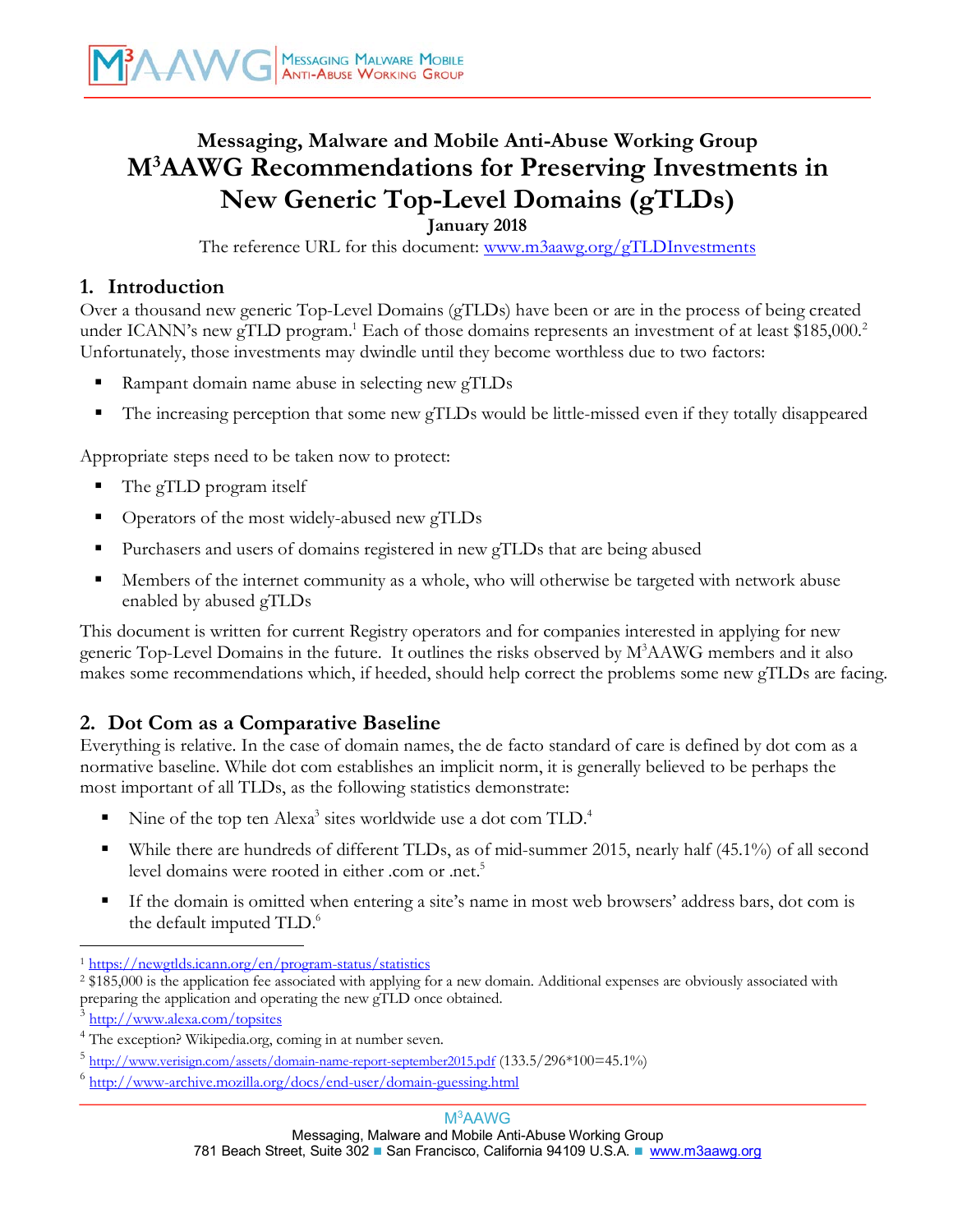What this all means: dot com is a hugely popular success, is taken seriously by everyone, and is unquestionably too important to blocklist en masse. However, dot com domain names are also among the most widely abused domains on the internet.

For example, on a raw count basis, dot com domains are far and away the most commonly abused domains seen by SURBL, a popular domain name-based block listing service.<sup>7</sup> At the time this document was written, SURBL reported the following breakdown of domains listed in their blocklist:

| Top-Level Domain*                  | <b>Number of Blacklisted</b> | Zone Size | <b>Percentage of Zone</b> |
|------------------------------------|------------------------------|-----------|---------------------------|
|                                    | Domains by SURBL             |           |                           |
| $ $ COM                            | 512,012                      | 130.6MM   | $0.39\%$                  |
| <b>NET</b>                         | 99.912                       | 15.0MM    | $0.66\%$                  |
| <b>BIZ</b>                         | 61,699                       | $2.1$ MM  | $2.94\%$                  |
| WIN                                | 54,598                       | $1.05$ MM | 5.20%                     |
| $\overline{\overline{\text{ORG}}}$ | 54,589                       | 10.4MM    | $0.52\%$                  |

\* [no other single TLD had more than 50,000 abused domains]

Similarly, dot com is the most frequently used phishing domain host, as reported in APWG (Anti-Phishing Working Group) phishing analyses.<sup>8</sup>

In considering the prevalence of dot com names in these abuse-related contexts, it is important to remember that dot com domains are also the most commonly used gTLD. Their misuse is at a scale proportionate to that TLD's overall market share. While it is true that there are a lot of abused dot com domains, there are also a lot of dot com domains, period.

### **3. New gTLDs and the Struggle for Success**

The large number of new gTLDs that have recently been added—and will continue to be added for some time to come—represent a different proposition. These fledgling domains are not as well-established as dot com is. They are still striving to be taken seriously and struggling to succeed.

There are many ways that new gTLDs could potentially fail, including:

- Rejection by the marketplace (e.g., experiencing little or no demand)
- § Unprofitability (many domains might be sold, but at such a low price that revenues do not exceed costs)
- Technical issues
- § Association with abuse, with the result that some sites may refuse to accept traffic associated with that TLD

At least in the case of new gTLDs that have yet to enjoy widespread uptake, new gTLD owners may be tempted to employ aggressive marketing strategies in an effort to gain share. Market share is generally considered to be an excellent measure of overall gTLD success: a new gTLD that sells a considerable number of domains will generally be acclaimed as being more successful than gTLDs that sell only a comparative handful of domains.

 $^7$  http://www.surbl.org/tld

 $8 \text{ https://docs.apwg.org/ reports/apwg}\trends\text{ report } q4\text{ }2014.\text{pdf}, p. 10.$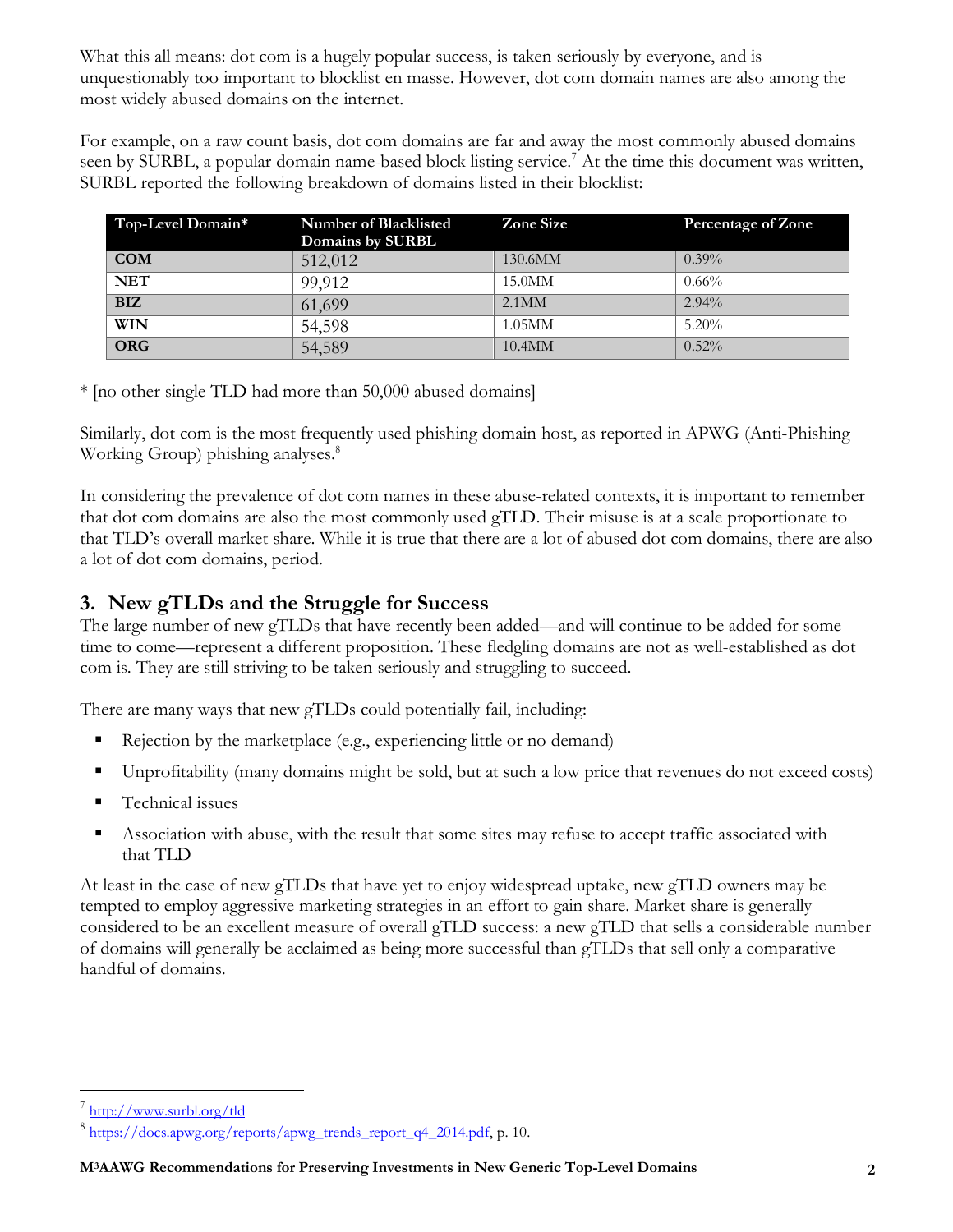## **4. Competing on Price and the Race to the Bottom**

Some new gTLD owners (largely those who believe that sales volumes are a crucial metric of success) may be tempted to compete on price, engaging in an unhealthy race to the bottom by offering to sell domain names at the absolute lowest possible prices. For example, at the time this was written, at least one registrar was offering domains in one new gTLD for just \$0.40/year, with domains in additional new gTLDs being offered for less than a dollar per year.<sup>9</sup>

Selling domains at rock-bottom prices means that buying a domain name is a financially insignificant act. At \$0.40/domain/year there is no real incentive (or available funds) for the gTLD operator to worry about abuse. And at \$0.40/domain/year, there is also no reason for the domain registrant to care about their (effectively disposable) domain names.

**Observation**: While cheap domain name prices may result in increased sales, cheap prices may also lead to a perception of a TLD having low intrinsic value or of being a "bad online neighborhood."

**Recommendation**: Charge a price per domain that is high enough to send bottom-feeding domain name abusers elsewhere. In general, the higher the price selected per domain, the lower the level of abuse that particular TLD will experience. Whatever price is ultimately selected, at least avoid being one of the lowestpriced options available.

Setting a higher price not only makes a statement about the value of what is being sold (and discourages irresponsible use); it also ensures that if misuse does occur, sufficient funding will be available to tackle the problem.

#### **5. Accountability and the Importance of Eliminating "Dark Corners"**

**Observation**: Malicious actors flee from bright lights and close scrutiny. In the domain name ecosystem, bad guys attempt to avoid accountability for their abusive behaviors by obfuscating their identities behind private or proxy domain registrations.

When point-of-contact details are withheld, it is difficult to ensure that the details listed via WHOIS are "born accurate"—and will stay accurate over the lifetime of every domain.

Tolerating private or proxy registrations also means that the TLD operator is likely to have to deal with a greater number of legal demands to decloak private or proxy registrations or to at least provide the true registrant's actual contact information.

**Recommendation**: Transparency and accountability result in increased public confidence. Discouraging or forbidding private/proxy registrations, particularly for new gTLDs that are focused on corporations and business-related entities, will often be enough to send potential abusers elsewhere. Operators should know their customers and periodically validate all point-of-contact information provided.

## **6. Avoid Anonymous Payment Channels**

**Observation**: Because normal financial operations (such as making payments with a credit card) result in additional, potentially attributable records, many malicious actors prefer anonymous payment channels (such as cash or various online alternative cryptographic currencies).

**Recommendation**: Do not accept payments made via anonymous payment channels. Require use of payment channels that facilitate validation of customer identities rather than facilitating anonymity.

 $^{9}$  For current pricing details, see  $\frac{\text{https://tld-list.com/}}{\text{https://tld-list.com/}}$ .